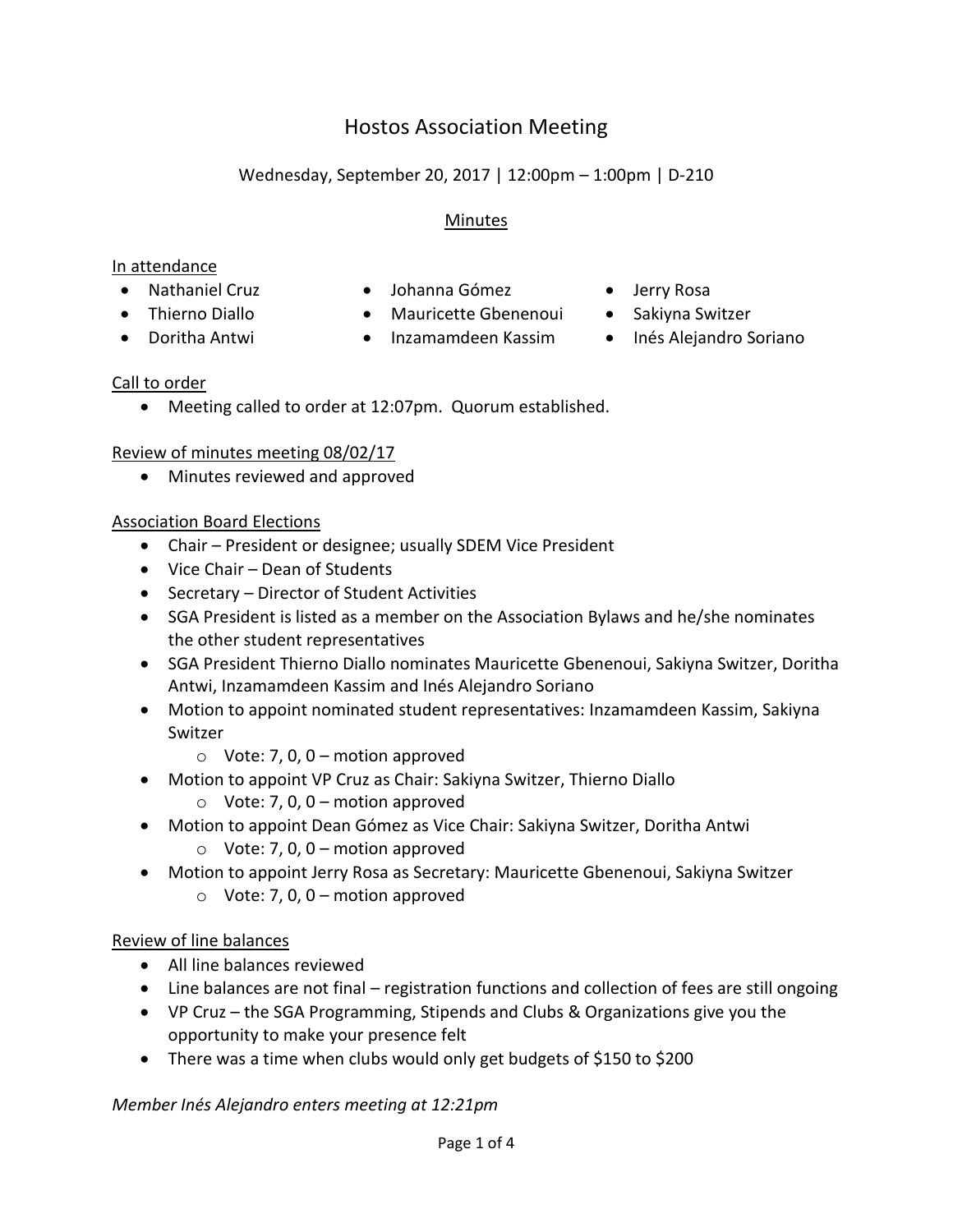Discussion about Club Startup Budget Proposal

- Proposal is being presented because there are several days with no classes tends to cause delays as far as being able to hold the Budget Meeting
- There are clubs that have events planned for late September or early October proposal would assist these clubs
- Funding contingent on club certification (by SGA)
- Clubs have the option to request the startup funds or follow the standard format and submit a full budget request later on
- If funds are not used, they will be put back into the Clubs & Organizations line
- Motion to approve budget in the amount of \$10,300: Inzamamdeen Kassim, Sakiyna Switzer
	- $\circ$  Vote: 8, 0, 0 motion approved

### Discussion about Club Assistance line and Budget Cap

- Concept behind budget cap explained
	- $\circ$  There were some instances in years past when budgets in the range of \$3,000 to \$5,000 were approved and that left other clubs without funds
	- $\circ$  Cap created to make sure that all clubs have an opportunity to receive a budget
	- o Returning clubs that were active are usually awarded a larger budget
	- o Revived or new clubs (with no record of productivity for the previous year) are awarded smaller budgets
- VP Cruz smaller budget not intended to serve a punitive purpose; intent is to protect the students (by getting them accustomed to the event-planning process)
- Thierno Diallo Can we see the proposals in advance?
	- $\circ$  Jerry Rosa organizations are asked to submit proposals to Student Activities about a week before the meeting
	- $\circ$  Proposals are scanned and sent in advance to the board members for review
	- o Board members can discuss proposals that raise questions with the club leaders before the meeting takes place
- VP Cruz club leaders should be given latitude (as far as the type of activities that they can organize)
- Motion to approve Club Assistance line (\$3,800) and Budget Cap Doritha Antwi, Mauricette Gbenenoui
	- $\circ$  Vote: 7, 0, 1 motion approved

Review of Earmark spending plans

- Health & Wellness \$5,500
	- o Basically instructor fees
	- o Offering Yoga, Meditation, African Dance, Self-Defense and Zumba classes
	- $\circ$  Supplies \$1,000
	- o Why is the Zumba instructor paid \$100 per class?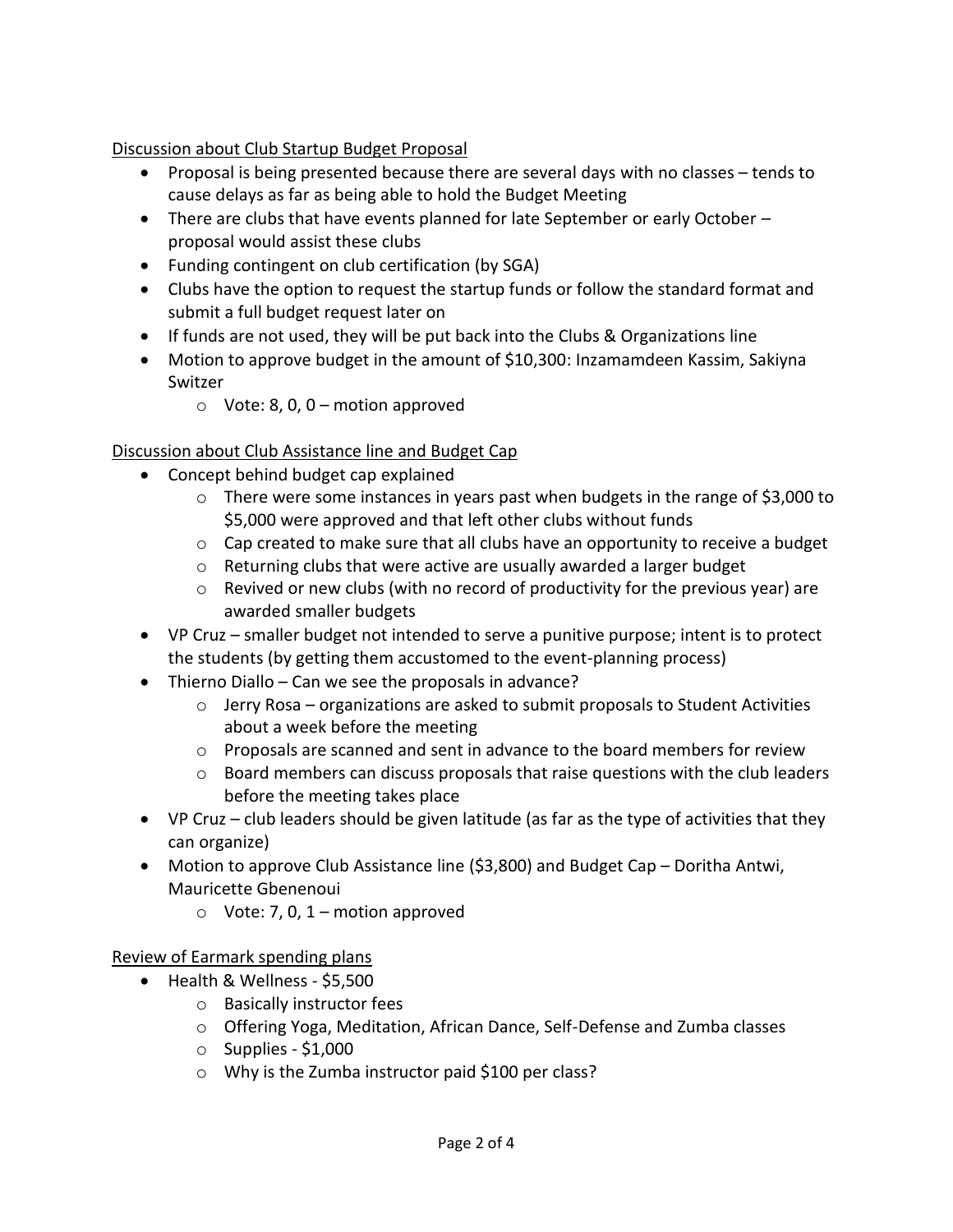- Instructor has been with us for over 4 years, class is very popular, usually have around 25 students per class
- $\circ$  Meditation starts September 28<sup>th</sup> testing out session on Thursday mornings
- o Was the self-defense class offered in the past?
	- Yes, by Public Safety, but it used to be done on Saturdays and was only open to females. This class will be open to all (male and females)
- Sports and Recreation \$68,200
	- o Coaching staff for Men's & Women's basketball as well as Men's & Women's Track and Field
	- o Why is the cost of the Pool listed at \$5,000?
		- **Includes equipment and lifeguard**
	- o How many staff members for each sport?
		- About 5-6 (roles explained)
	- $\circ$  Staff for Track & Field based on the number of students about 15 students = about 4-5 staff
	- $\circ$  Other costs associated with the teams are gas, food, hotel costs, tournament fees, etc.
	- o Staff also handles stats which have to be entered within 48 hours or the college is penalized
	- o Doritha Antwi would be more helpful if the spending plan was more detailed
	- o What about the CUNY AC (Athletic Conference)? Do they offer funding support?
		- $\blacksquare$  Mr. Poole have to pay to attend their recognition events
	- o Tournaments are expected, but are not listed on the spending plan
	- o Athletics also does space rentals for upkeep purposes
	- $\circ$  In terms of tournaments, the unit asks Administration and Finance for support
	- o What does the event staff do?
		- Set up the space, serve as hosts, supervise lockers during games, etc.
	- $\circ$  Usually asked to serve as a host site for CUNY Tournaments unit incurs staffing costs
- Children's Center \$20,550
	- o Dean presents on behalf of Children's Center staff due to a medical emergency at the facility
	- o Center has increased enrollment by about 60%
	- o VP Cruz Although on campus, Children's Center is an enterprise like the Hostos Center
	- $\circ$  Mauricette Gbenenoui would like spending plan to be more detailed
	- o Dean Gómez would be good to provide earmarks with a template to follow
- Leadership Development \$5,298.76
	- o Monthly Forums will be held in JFK Room
	- o Model U.N. have to rent a van, college vans are not available
	- o Why are only \$400 allocated for the Scholarship Orientations?